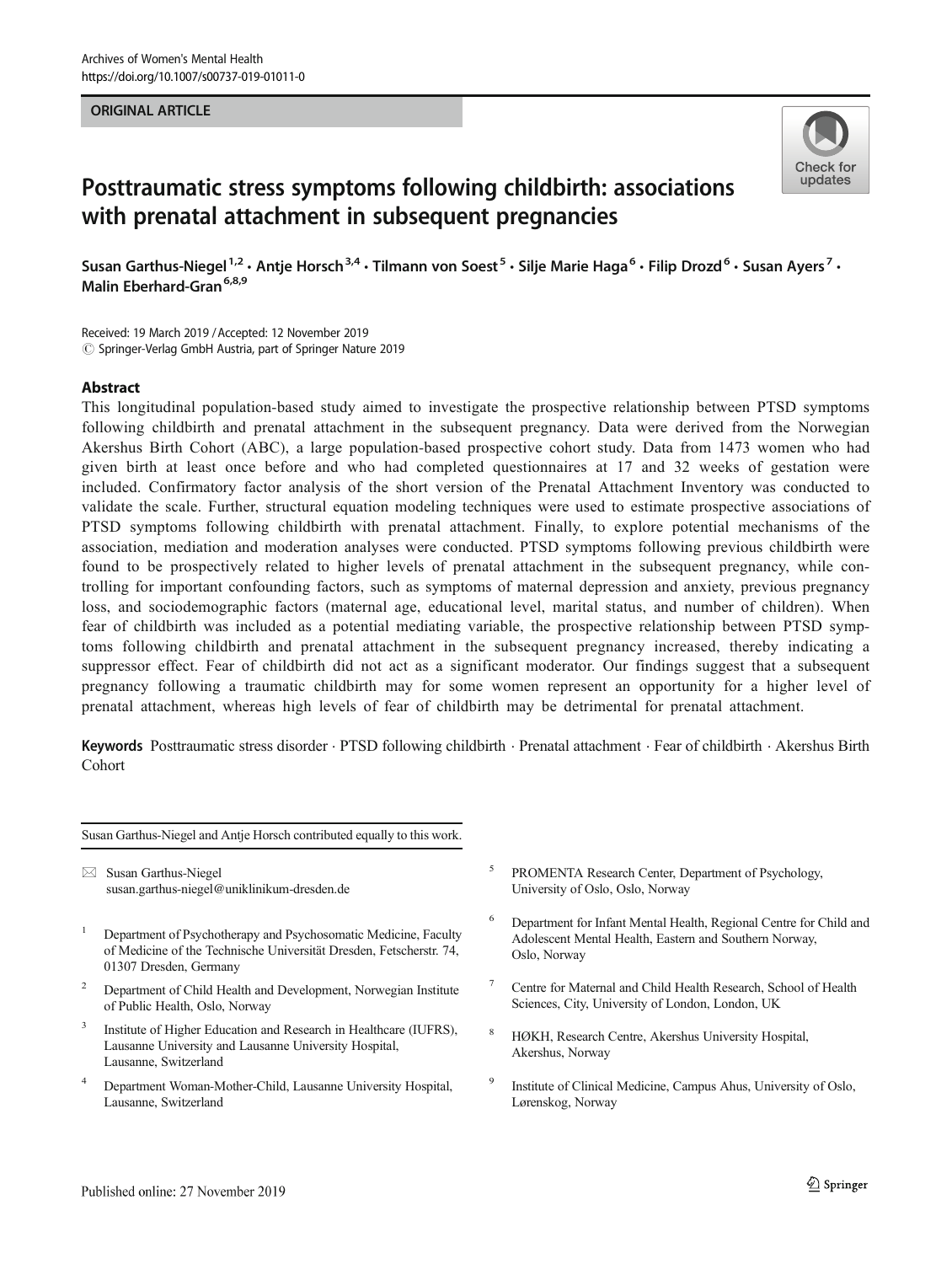# Introduction

Attachment represents a bond that motivates a mother to provide care for her unborn child even during pregnancy (Bowlby [2005;](#page-7-0) Brandon et al. [2009](#page-7-0); Figueiredo et al. [2009](#page-7-0)). Thoughts and feelings directed towards the expected baby initiate this attachment process (Brodén [2007](#page-7-0)), representing an important developmental task for the transition to parenthood (Van den Bergh and Simons [2009\)](#page-8-0). This "prenatal attachment" or "maternal-fetal relationship" refers to the "extent to which women engage in behaviors that represent an affiliation or an interaction with their unborn child" (Cranley [1981](#page-7-0), p. 282; Walsh [2010\)](#page-8-0).

In contrast to attachment following birth, prenatal attachment is "uni-directional, embodying maternal or paternal cognitions and emotional responses to the pregnancy and the growing fetus" (Redshaw and Martin [2013](#page-8-0), p. 220), and has been shown to increase as gestation progresses (Cannella [2005;](#page-7-0) Muller and Mercer [1993\)](#page-8-0). In an attempt to develop a theory of maternal prenatal attachment, Rubin [\(1984\)](#page-8-0) identified tasks women engage in before childbirth: one is the process of "binding-in" during which the woman needs to incorporate the idea of her child into her system of self, thus developing a sense of "we-ness." In fact, growing evidence underscores the importance of prenatal attachment, which is associated with, for example, the mother's health practices during pregnancy, neonatal outcomes, and postpartum attachment (Alhusen et al. [2012b](#page-7-0)).

Prenatal attachment has been shown to be influenced by several factors such as maternal mental health. For example, depression predicted lower intensity, lack of normal intensification with increasing gestation, and more negative content of prenatal attachment (Alhusen et al. [2012a;](#page-7-0) Hart and McMahon [2006](#page-8-0); Hjelmstedt et al. [2006;](#page-8-0) Rubertsson et al. [2015\)](#page-8-0). Similarly, trait anxiety was negatively related to prenatal attachment (Hart and McMahon [2006](#page-8-0)). A meta-analysis, however, found low effect sizes regarding the predictive power of maternal depression and anxiety in relation to prenatal attachment (Yarcheski et al. [2009\)](#page-8-0). The same meta-analysis also illustrated low effect sizes for sociodemographic variables such as maternal age, education, and marital status when predicting prenatal attachment (Yarcheski et al. [2009](#page-8-0)). Still, to our knowledge, no study has specifically investigated the impact of maternal posttraumatic stress disorder (PTSD) following childbirth on prenatal attachment in a subsequent pregnancy.

A difficult birth experience can result in PTSD, including re-experiencing, avoidance of reminders of the traumatic event, negative mood and cognitions, and hyperarousal (APA [2013\)](#page-7-0). Approximately 3–4% of women in low-risk samples meet diagnostic criteria, while around 16% of women in high-risk samples are diagnosed with PTSD after childbirth (Grekin and O'Hara [2014;](#page-8-0) Yildiz et al. [2017](#page-8-0)). A substantial

number of women suffers from clinically significant PTSD symptoms, even though their symptoms remain below diagnostic threshold level (Horsch and Ayers [2016\)](#page-8-0).

Women with a negative experience of their childbirth report a longer delay until the next pregnancy and have fewer subsequent children compared with women who had a positive birth experience, with median time until next pregnancy of 4.2 vs. 2.4 years (Gottvall and Waldenstrom [2002](#page-8-0)). Some research shows that PTSD following childbirth interferes with the mother-infant attachment relationship, although the evidence is still inconclusive (Cook et al. [2017\)](#page-7-0). For example, one study found that maternal PTSD symptoms following childbirth were associated with distorted, inflexible, and negative mental representations of their children and a range of insensitive caregiving behaviors predictive of insecure attachment (Davies et al. [2008\)](#page-7-0). However, studies focusing on the prenatal attachment relationship with the developing fetus during subsequent pregnancies are missing.

PTSD symptoms following childbirth may also lead to developing a fear of childbirth during subsequent pregnancies. Although apprehension regarding childbirth during pregnancy is natural, fear of childbirth is a continuum from no to extreme fear, and the extent of interference of functioning in the woman's daily life is a key criterion (Ryding et al. [2007\)](#page-8-0). There is no universal definition of this phenomenon but the focus of the fear may revolve around different aspects of the birth process, such as fear of experiencing intolerable pain, fear of not being accompanied adequately by competent professionals, concerns about one's body failing, or concerns about the infant (Garthus-Niegel et al. [2011;](#page-7-0) Preis et al. [2018;](#page-8-0) Sjogren [1997](#page-8-0)). Fear of childbirth may also negatively impact prenatal attachment. So far, research investigating the complex role fear of childbirth plays in the effects of PTSD symptoms following childbirth on developing prenatal attachment in later pregnancies is lacking. On the one hand, fear of childbirth may be a mediator because PTSD symptoms following childbirth may lead to higher symptoms of fear of childbirth during subsequent pregnancies, which may negatively interfere with their prenatal attachment. On the other hand, fear of childbirth may function as a moderator, because PTSD symptoms following a previous birth may be particularly strongly related to reduced prenatal attachment for women who experience high levels of fear of childbirth.

This longitudinal population-based study aimed to investigate the prospective relationship between PTSD symptoms following childbirth and prenatal attachment in the subsequent pregnancy, while controlling for important confounding factors. Moreover, the study aimed to provide a detailed account of how whether fear of childbirth may have a mediating or moderating role in the association of PTSD symptoms following childbirth with prenatal attachment.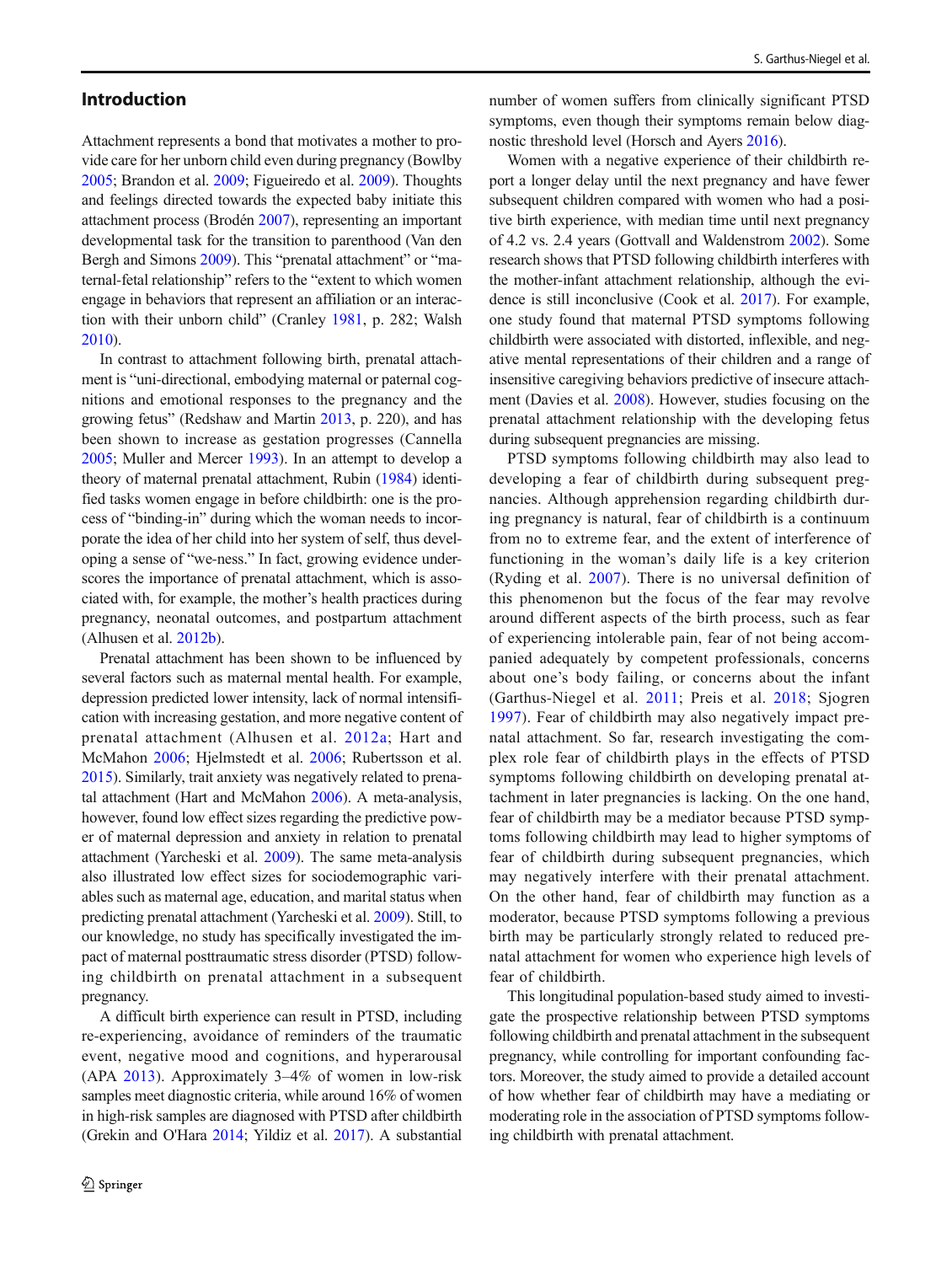## Materials and methods

# Procedure and participants

Data were derived from the Norwegian Akershus Birth Cohort (ABC), a large population-based prospective cohort study. All women scheduled to give birth at Akershus University Hospital between November 2008 and April 2010, with sufficient Norwegian language skills to complete questionnaires, were eligible to participate. There were no exclusion criteria regarding obstetric risk factors. In fact, the proportion of obstetric complications was comparable with data reported in the Medical Birth Registry of Norway, indicating that with regard to obstetric complications, our study population is representative of the total population of women in Norway (Statistics Norway [2017;](#page-8-0) Storksen et al. [2013](#page-8-0)). Recruitment took place during the routine fetal ultrasound examination at 17 weeks of gestation and the participating women were asked to complete questionnaires at this time point and at several follow-ups. Additional information on the pregnancies and births was obtained by linkage to the electronic birth records. The doctor or midwife in charge of the birth completed the birth records. Of 4690 eligible women, 80% ( $n =$ 3752) agreed to participate and returned the first questionnaire. During the time between T1 (17 weeks of gestation) and T2 (32 weeks of gestation), some women had moved or were withdrawn from the study due to medical reasons. Of the remaining 3621 women, 81%  $(n = 2936)$  returned the second questionnaire. Regarding dropout, we performed attrition analyses. More specifically, we included relevant socio-demographic and mental health variables (i.e., maternal age, educational level, and symptoms of depression, anxiety, and general PTSD symptoms) as predictors of dropout between T1 and T2 in multiple logistic regression analyses. The results showed that older women were less likely to drop out of the study (odds ratio  $(OR) = 0.97$ , 95% confidence interval (CI)  $.94-1.0$ ,  $p < 0.05$ ), whereas women with higher symptom levels of depression were somewhat more likely to drop out  $(OR = 1.04, 95\% \text{ CI } 1.01-$ 1.08,  $p < 0.05$ ). Educational level and symptoms of anxiety and general PTSD were not significantly related to dropout  $(p > 0.05)$ . Further information regarding participation and study dropout has been published elsewhere (Garthus-Niegel et al. [2015](#page-7-0); [2017\)](#page-8-0). For the current study, data from women who completed self-report questionnaires at 17 and 32 weeks of gestation and had given birth at least once before they were included, yielding a sample of 1473 women.

The ABC study obtained ethical approval from the Regional Committees for Medical and Health Research

Ethics (approval number S-08013a), and all participants provided written informed consent.

#### Measures

#### Prenatal attachment

Prenatal attachment was assessed at 32 weeks of gestation using a short version of the Prenatal Attachment Inventory (Muller [1993](#page-8-0)). The instrument is a self-rating scale designed to measure "the unique, affectionate relationship that develops between a woman and her fetus" (Muller [1993,](#page-8-0) p. 201). Response categories ranged from 1 (almost never) to 4 (almost always), with higher scores reflecting a greater degree of prenatal attachment to the unborn child. For the short version, items 1, 4, 7, 9, 10, 12, 14, 16, and 18 were included, and thus sum scores may range from 9 to 36. Reliability in the present study was  $\alpha = 0.88$ .

#### PTSD symptoms

At 17 weeks of gestation, the Impact of Event Scale (IES; Horowitz et al. [1979](#page-8-0)) was used to measure PTSD symptoms in relation to previous childbirth, among women who had given birth before. The instrument is a self-report scale that measures symptoms of intrusion (7 items) and avoidance (8 items). The scale has four response categories with the following weightings:  $0 = not$  at all,  $1 = rarely$ ,  $3 = sometimes$ , and  $5 = often$ . Sum scores may range from 0 to 75, with higher scores reflecting a greater degree of posttraumatic stress, and a score above 34 indicates PTSD to be likely present (Neal et al. [1994\)](#page-8-0). Reliability in the present study was  $\alpha = 0.88$ .

#### Fear of childbirth

Fear of childbirth was assessed at 32 weeks of gestation using the Wijma Delivery Expectancy/Experience Questionnaire (W-DEQ, version A; (Wijma et al. [1998](#page-8-0)). This is the most frequently used instrument to measure fear of childbirth. The W-DEQ, version A, measures fear of childbirth as operationalized by cognitive appraisal of the approaching delivery. The 33-item rating scale has six response categories ranging from 0 to 5. Sum scores can have a minimum score of 0 and a maximum score of 165, with higher scores reflecting a greater degree of fear of childbirth. Reliability in the current study was  $\alpha = 0.96$ .

#### Potential confounding factors

Information on maternal age, educational level  $(0 = 12$  years of education,  $1 = \ge 12$  years), and marital status  $(0 = \text{single}/)$ separated/divorced,  $1 =$  married/cohabitating) was retrieved from electronic birth records. Moreover, information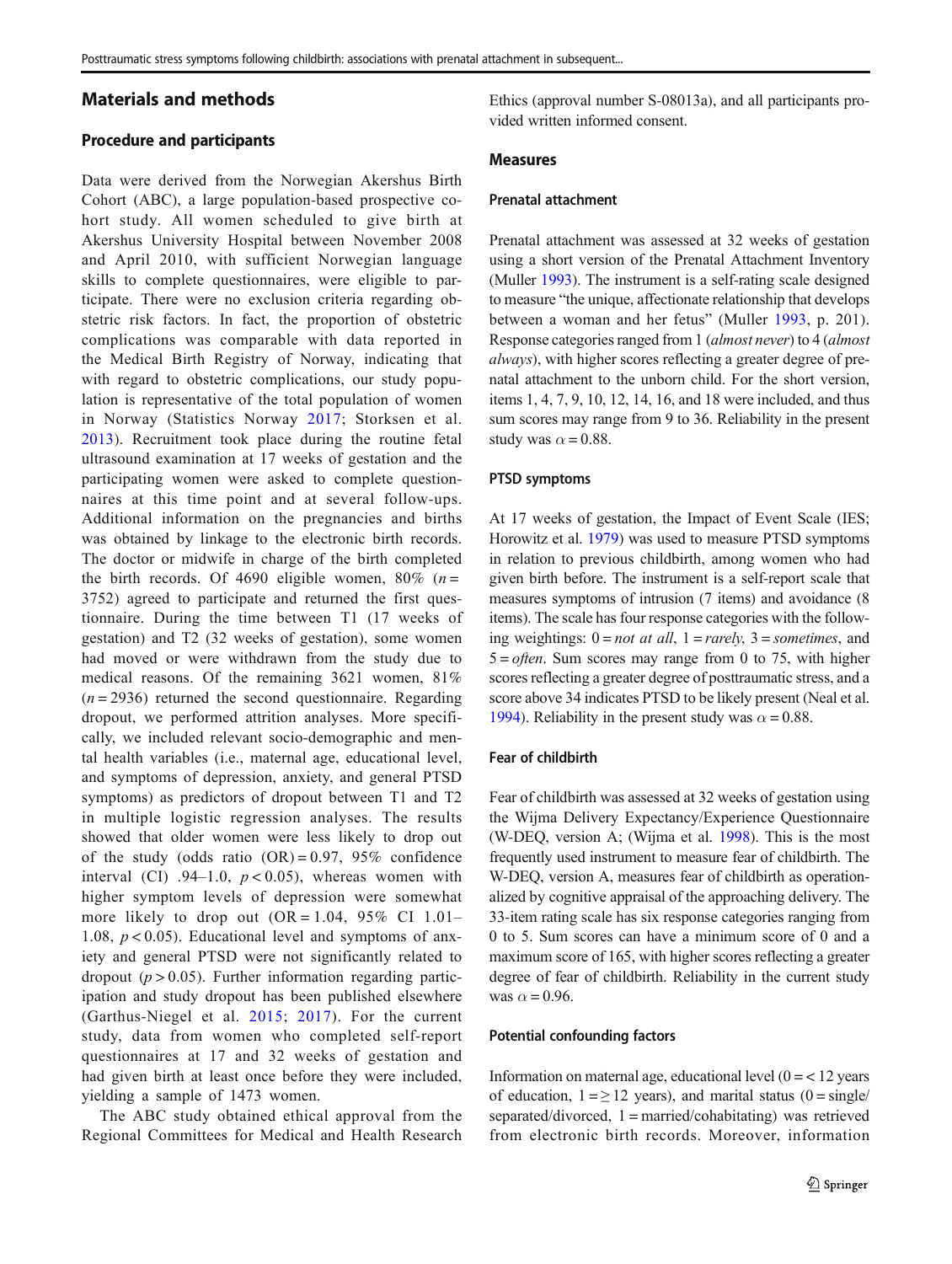regarding history of pregnancy loss was obtained from electronic birth records, that is, whether the women in our sample at some point in life had had a spontaneous abortion, any time from early pregnancy up to 23 weeks of gestation  $(0 = no, 1 =$ yes). Furthermore, number of children before the current pregnancy was assessed at 17 weeks of gestation, based on maternal report.

Symptoms of depression were measured using the validated Norwegian version of the Edinburgh Postnatal Depression Scale (EPDS; Eberhard-Gran et al. [2001\)](#page-7-0) at 17 weeks of gestation. The EPDS is a 10-item self-report instrument used to assess depressive symptomatology in the last 7 days, during pregnancy and postpartum. Items are rated on a 4-point Likert scale from 0 to 3 to produce a sum score ranging from 0 to 30, with higher scores indicating more depressive symptoms and an elevated risk for perinatal depression (Cox et al. [1987](#page-7-0)). Reliability in the current study was  $\alpha = 0.84$ .

Anxiety symptoms during the previous week were measured at 17 weeks of gestation with the 10-item anxiety scale of the Hopkins Symptom Checklist (Nettelbladt et al. [1993\)](#page-8-0). The scale has four response categories ranging from 1 to 4, with higher scores indicating higher levels of anxiety. The sum score for anxiety may range from 10 to 40. Reliability in our sample was  $\alpha = 0.76$ .

## Data analysis

Analyses were conducted in the framework of structural equation modeling (Bollen [1989](#page-7-0)), using Mplus v8 (Muthén and Muthén [1998-2017\)](#page-8-0). We conducted a confirmatory factor analysis to validate the short version of the PAI. Correlation analyses were conducted to study the bivariate associations among all included variables. Moreover, PTSD symptoms and those variables that were significantly correlated with prenatal attachment were entered simultaneously into structural equation analyses, thereby estimating unique contributions of predictor variables on the latent prenatal attachment factor as constructed by confirmatory factor analysis. Further, mediation and moderation analyses were carried out. Maximum likelihood estimations robust to deviations from normality were used. Missing analyses showed that item missingness for the psychometric variables (i.e., prenatal attachment, PTSD symptoms, fear of childbirth, and symptoms of depression and anxiety) ranged from 0.2% missing for symptoms of depression to 1.5% missing for fear of childbirth and symptoms of anxiety. The proportion of missing data for the sociodemographic variables (i.e., maternal age, educational level, marital status, history of pregnancy loss, and number of children) varied from 0% for history of pregnancy loss and number of children to 6.9% for educational level. Missing data were accounted for by using full information maximum likelihood (FIML) under the usual missing at random assumptions underlying longitudinal designs (Schafer and Graham [2002\)](#page-8-0).

We note that the correlates included in our models represent attrition informative variables and so helped to accommodate longitudinal selectivity under the assumption that incomplete data were missing at random, i.e., missingness may have been related to these variables (McArdle [1994](#page-8-0)).

# Results

Mean maternal age at birth was  $32.82$  (SD = 4.21) years (see Table [1\)](#page-4-0). A total of 65.3% of women had an educational level beyond high school, and 98.9% reported to be married or cohabiting. At 17 weeks of gestation,  $3.2\%$  ( $n = 47$ ) of all participating women had self-reported PTSD symptoms following childbirth, defined by scores above 34, as has been suggested and done previously (Garthus-Niegel et al. [2013,](#page-7-0) [2014a,](#page-7-0) [b](#page-7-0), [2015](#page-7-0), [2017](#page-8-0), [2018a,](#page-8-0) [b;](#page-8-0) [c;](#page-8-0) Neal et al. [1994](#page-8-0)). The mean IES score was 7.43 (SD = 9.53), scores ranged between 0 and 65 in the entire study sample and between 34 and 65 among the women scoring above the cutoff of 34. The mean prenatal attachment score was  $23.74$  (SD = 5.02). T tests showed that women with high levels of self-reported PTSD symptoms following childbirth had a significantly higher mean prenatal attachment score compared to women scoring below the cutoff of 34 ( $M = 25.67$ , SD = 5.70 and  $M = 23.67$ ; SD = 4.99, respectively,  $t = 2.67$ ,  $p < 0.01$ ). The difference between women with high levels of PTSD symptoms and other women was small to medium in size, as indicated by a Cohen's d of 0.37. Moreover, women with a high PTSD symptom load had significantly higher levels of fear of childbirth than those scoring below the cutoff  $(M = 82.19, SD = 22.08$  and  $M = 53.17$ ;  $SD = 20.11$ , respectively,  $t = 9.40$ ,  $p < .01$ ), with a large effect size of  $d = 1.37$ .

The confirmatory factor analysis of the short version of the PAI showed an acceptable fit for a one-factor solution (see Fig. [1](#page-4-0); root mean square error of approximation  $(RMSEA) = 0.063$ , comparative fit index  $(CFI) = 0.95$ , Tucker–Lewis index  $(TLI) = 0.93$ ). Symptoms of PTSD following previous childbirth were positively related to prenatal attachment in the subsequent pregnancy (i.e., women with higher PTSD symptom levels reported higher levels of future prenatal attachment). Moreover, symptoms of depression and anxiety were positively related to the outcome. On the other hand, fear of childbirth was negatively related to prenatal attachment. Further, higher maternal age and education were negatively related to the outcome (Table [1](#page-4-0)).

Next, the association between PTSD symptoms following childbirth and prenatal attachment was examined in more detail. First, a structural equation model was constructed, where PTSD symptoms predicted the latent factor of prenatal attachment without including covariates. Results showed a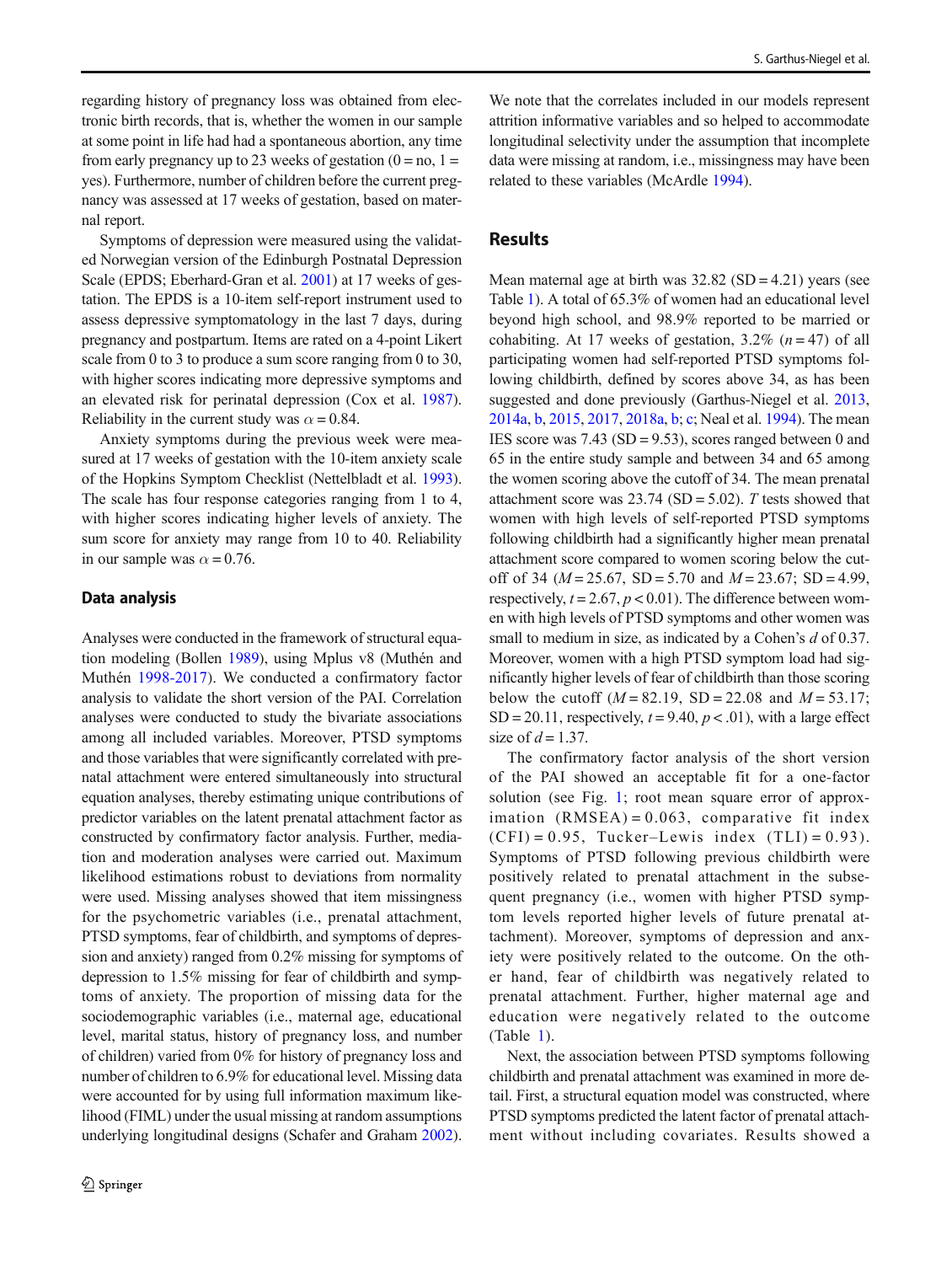|                                            |                        | Intercorrelations           |           |           |           |                               |           |                   |           |      |
|--------------------------------------------|------------------------|-----------------------------|-----------|-----------|-----------|-------------------------------|-----------|-------------------|-----------|------|
| <b>Measures</b>                            | Mean $\pm$ SD or % (1) |                             | (2)       | (3)       | (4)       | (5)                           | (6)       | (7)               | (8)       | (9)  |
| (1) Prenatal attachment                    | $23.74 \pm 5.02$       |                             |           |           |           |                               |           |                   |           |      |
| (2) PTSD symptoms                          | $7.38 \pm 9.68$        | $0.15***$                   |           |           |           |                               |           |                   |           |      |
| (3) Fear of childbirth                     | $54.05 \pm 20.77$      | $-0.08**$                   | $0.46***$ |           |           |                               |           |                   |           |      |
| (4) Depression symptoms                    | $4.20 \pm 4.11$        | $0.11***$                   | $0.30***$ | $0.30***$ |           |                               |           |                   |           |      |
| (5) Anxiety symptoms                       | $12.78 \pm 3.00$       | $0.14***$                   | $0.32***$ | $0.26***$ | $0.65***$ |                               |           |                   |           |      |
| (6) Previous pregnancy loss                | 29.6%                  | 0.05                        | $0.06*$   | $0.07**$  | $0.06*$   | 0.03                          |           |                   |           |      |
| (7) Maternal age                           | $32.82 \pm 4.21$       | $-0.11***$ $-0.09**$ 0.08** |           |           |           | $-0.11***$ $-0.17***$ 0.16*** |           |                   |           |      |
| $(8)$ Educational level $> 12$ years       | 65.3%                  | $-0.15***$ $-0.07**$        |           | 0.01      |           | $-0.10***$ $-0.18***$ $-0.02$ |           | $0.24***$         |           |      |
| (9) Marital status<br>married/cohabitating | 98.8%                  | 0.04                        | $-0.05*$  | $-0.08**$ |           | $-0.17***$ $-0.11***$ $-0.01$ |           | 0.02              | $0.10***$ |      |
| $(10)$ Number of children                  | $1.28 \pm 0.58$        | $-0.01$                     | $-0.06*$  | $-0.06*$  | $-0.01$   | 0.01                          | $0.10***$ | $0.26*** - 0.07*$ |           | 0.00 |

<span id="page-4-0"></span>

| Table 1 |  |  |  |  |  |  | Descriptive statistics and intercorrelations for all variables under study |
|---------|--|--|--|--|--|--|----------------------------------------------------------------------------|
|---------|--|--|--|--|--|--|----------------------------------------------------------------------------|

 $SD =$  standard deviation

PTSD = posttraumatic stress disorder

 $*_{p}$  < 0.05;  $*_{p}$  < 0.01;  $*_{p}$  < 0.001

significantly positive association ( $\beta$  = 0.15, p < 0.01). Second, we included all potential covariates that were significantly correlated with prenatal attachment as additional predictors to examine whether the association between PTSD symptoms and prenatal attachment remained significant, even when controlling for relevant covariates. The results showed a somewhat reduced relationship ( $\beta = 0.11$ ,  $p < 0.01$ , see Table [2,](#page-5-0) model 1). Regarding the confounding factors, symptoms of depression and anxiety were no longer associated with prenatal attachment in the multivariate analyses, while maternal age and educational level remained significantly associated (Table [2](#page-5-0), model 1). Third, fear of childbirth was additionally controlled for. In this model, only PTSD symptoms, fear of childbirth, and educational level were significantly associated with the outcome variable (see Table [2,](#page-5-0) model 2).

Surprisingly, the positive association of PTSD symptoms with prenatal attachment increased substantially, from  $\beta = 0.11$  to 0.19, when including fear of childbirth as an additional covariate (Table [2,](#page-5-0) model 2). The results thus indicated that fear of childbirth functioned as a suppressor. Consequently, we conducted indirect effect analyses, comparable to mediation analyses (MacKinnon et al. [2000\)](#page-8-0) to test for a suppressor effect. This analysis yielded a significant indirect effect from PTSD symptoms to prenatal attachment via fear of childbirth, confirming a significant suppressor effect (Fig. [2](#page-5-0)). Finally, we examined whether the association of PTSD symptoms with prenatal attachment varied according to the level of fear of childbirth by including an interaction term as predictor in the structural equation model. Results showed no such moderation effect ( $p = 0.26$ ).



Fig. 1 Confirmatory factor analysis of the short version of the Prenatal Attachment Inventory.  $RMSEA = 0.063$ ,  $CFI = 0.95$ ,  $TLI = 0.93$ ; \*\*\*p < 0.001, \*\*p < 0.01, \*p < 0.05. Item 1: "I wonder what the baby looks like now." Item 4: "I think that my baby already has a personality." Item 7: "I plan the things I will do with my baby." Item 9:

"I imagine what part of the baby I'm touching." Item 10: "I know when the baby is asleep." Item 12: "I feel love for the baby." Item 14: "I dream about the baby." Item 16: "I stroke the baby through my tummy." Item 18: "I get very excited when I think about the baby."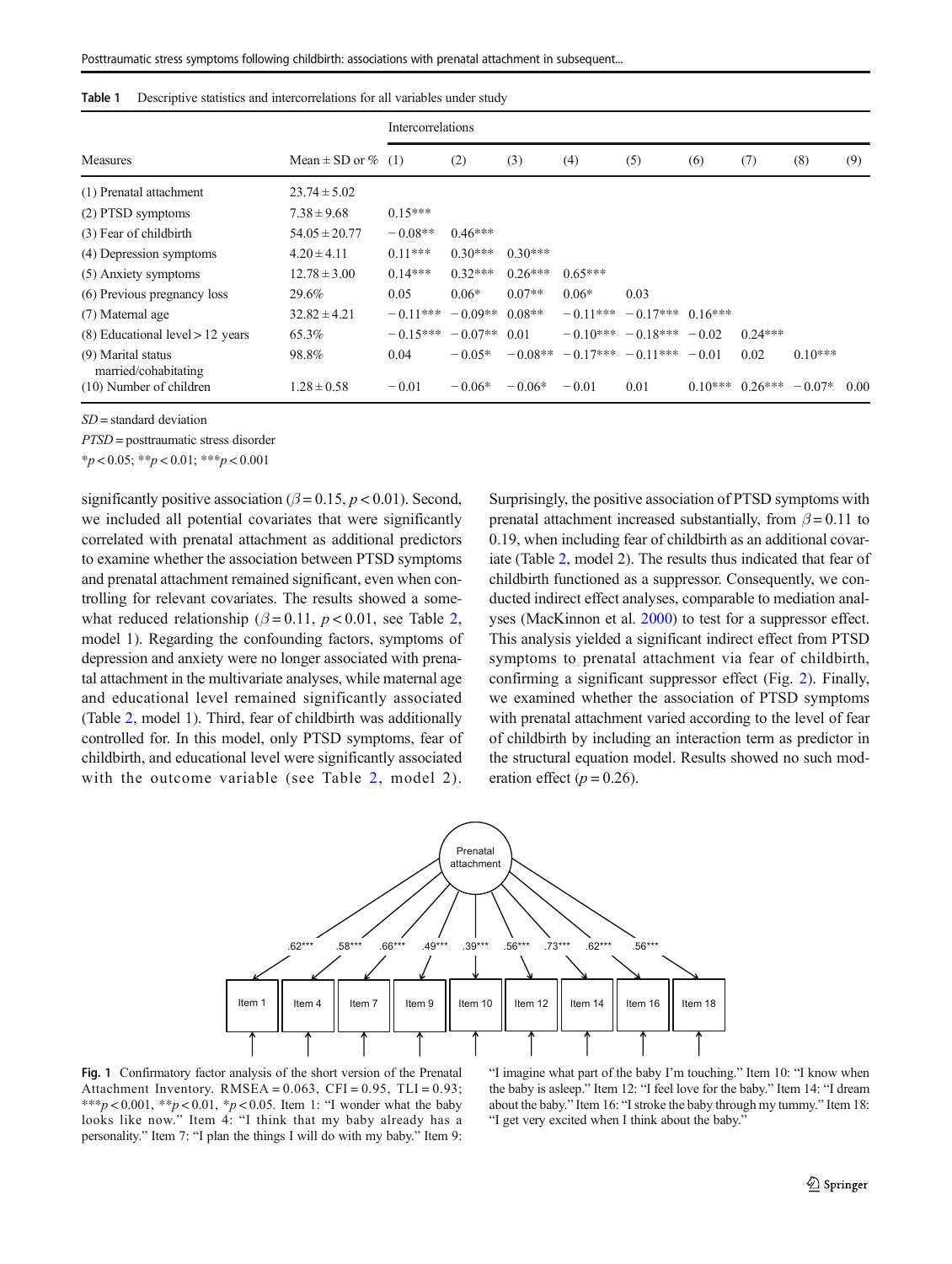<span id="page-5-0"></span>Table 2 Results from structural equation modeling predicting the latent factor of prenatal attachment

| Predictors               | Model 1<br>ß | Model 2<br>ß |  |  |
|--------------------------|--------------|--------------|--|--|
| PTSD symptoms            | $0.11**$     | $0.19***$    |  |  |
| Depression symptoms      | 0.01         | 0.05         |  |  |
| Anxiety symptoms         | 0.06         | 0.07         |  |  |
| Maternal age             | $-0.07*$     | $-0.04$      |  |  |
| <b>Educational</b> level | $-0.11***$   | $-0.11***$   |  |  |
| Fear of childbirth       |              | $-0.19***$   |  |  |

Model 1: multivariate model examining the association between PTSD symptoms and prenatal attachment, simultaneously adjusting for covariates that were significantly correlated with prenatal attachment (i.e., depression symptoms, anxiety symptoms, maternal age, and educational level)

Model 2: multivariate model examining the association between PTSD symptoms and prenatal attachment, simultaneously adjusting for covariates that were significantly correlated with prenatal attachment (i.e., depression symptoms, anxiety symptoms, maternal age, and educational level) plus additionally controlling for fear of childbirth

 $\beta$  = standardized regression coefficient

PTSD = posttraumatic stress disorder

 $*_{p}$  < 0.05;  $*_{p}$  < 0.01;  $*_{p}$  < 0.001

# **Discussion**

The results of this longitudinal population-based study showed self-reported PTSD symptoms following previous childbirth prospectively predicted higher levels of prenatal attachment in the subsequent pregnancy, while controlling for important confounding factors, such as symptoms of maternal depression and anxiety and sociodemographic factors. Moreover, we found fear of childbirth suppressed this effect,



Fig. 2 Mediation model with fear of childbirth mediating the effect of PTSD symptoms on prenatal attachment. RMSEA = 0.046, CFI = 0.94, TLI = 0.92; \*\*\*  $p \le 0.001$ , \*\*  $p \le 0.01$ , \* $p \le 0.05$ . Standardized indirect effect from PTSD symptoms to prenatal attachment via fear of childbirth =  $-0.078$ \*\*\*. Measurement points: PTSD symptoms were assessed at T1, 17 weeks of gestation, and fear of childbirth as well as prenatal attachment were assessed at T2, 32 weeks of gestation. The mediation model has been adjusted for the following covariates: depression symptoms, anxiety symptoms, maternal age, and educational level

thereby increasing the positive prospective relationship between PTSD symptoms following childbirth and prenatal attachment in the subsequent pregnancy. Interaction analyses showed further that fear of childbirth did not function as a moderator, thereby indicating that the relationship between PTSD symptoms following childbirth and prenatal attachment is stable, independent of changing levels of fear of childbirth.

It is not clear why PTSD symptoms following childbirth are associated with greater prenatal attachment in a subsequent pregnancy but there are many possible explanations. One possible explanation may be that women who felt they and/or their baby's lives were threatened during a previous birth feel more strongly protective and attached to the fetus/baby during their next pregnancy. Prenatal attachment also represents positive cognitions and emotional responses to the pregnancy, the developing fetus, and the future baby, in other words, futurerelated mental imagery (Favrod et al. [2018](#page-7-0)). This positive vision of the future is in stark contrast to the negative and distressing intrusive images linked to the previous traumatic childbirth experience in women with PTSD. It is possible that engaging in positive future-related mental imagery in relation to the pregnancy and fetus may serve as a stimulus discrimination technique (Ehlers et al. [2005\)](#page-7-0) that helps women manage their previous traumatic childbirth experience by grounding them in the "here and now." This may, in turn, increase a sense of healing and hope in relation to future childbirth and their relationship with their future baby.

It is also possible that women in our sample experienced posttraumatic growth (i.e., "positive changes in beliefs or functioning as a result of challenging life events or circum-stances"; (Tedeschi et al. [1998\)](#page-8-0), which may have positively impacted the prenatal attachment relationship. Posttraumatic growth is higher in women who report higher levels of PTSD following childbirth (Sawyer et al. [2012,](#page-8-0) [2015\)](#page-8-0) and includes a greater appreciation of life and relationships with others (Sawyer and Ayers [2009;](#page-8-0) Sawyer et al. [2012\)](#page-8-0). This might also include the prenatal attachment relationship. Our findings suggest that, for some women, a subsequent pregnancy following a traumatic childbirth may also represent an opportunity for healing, particularly for those with lower levels of fear of childbirth. This would be in line with findings of a qualitative study reporting themes such as "strategizing: attempts to reclaim their body and complete the journey to motherhood," "bringing reverence to the birthing process and empowering women," and "still elusive: the longed-for healing birth experience" (Beck and Watson [2010\)](#page-7-0). Evidence shows that following a negative childbirth experience, women delay having children (Gottvall and Waldenstrom [2002\)](#page-8-0). However, those who decide to become pregnant again may consciously invest in this new pregnancy and attachment with the growing fetus to compensate for a previous traumatic experience and to give their baby "a good start." Evidence shows that unique prenatal and postnatal attachment relationships are formed during each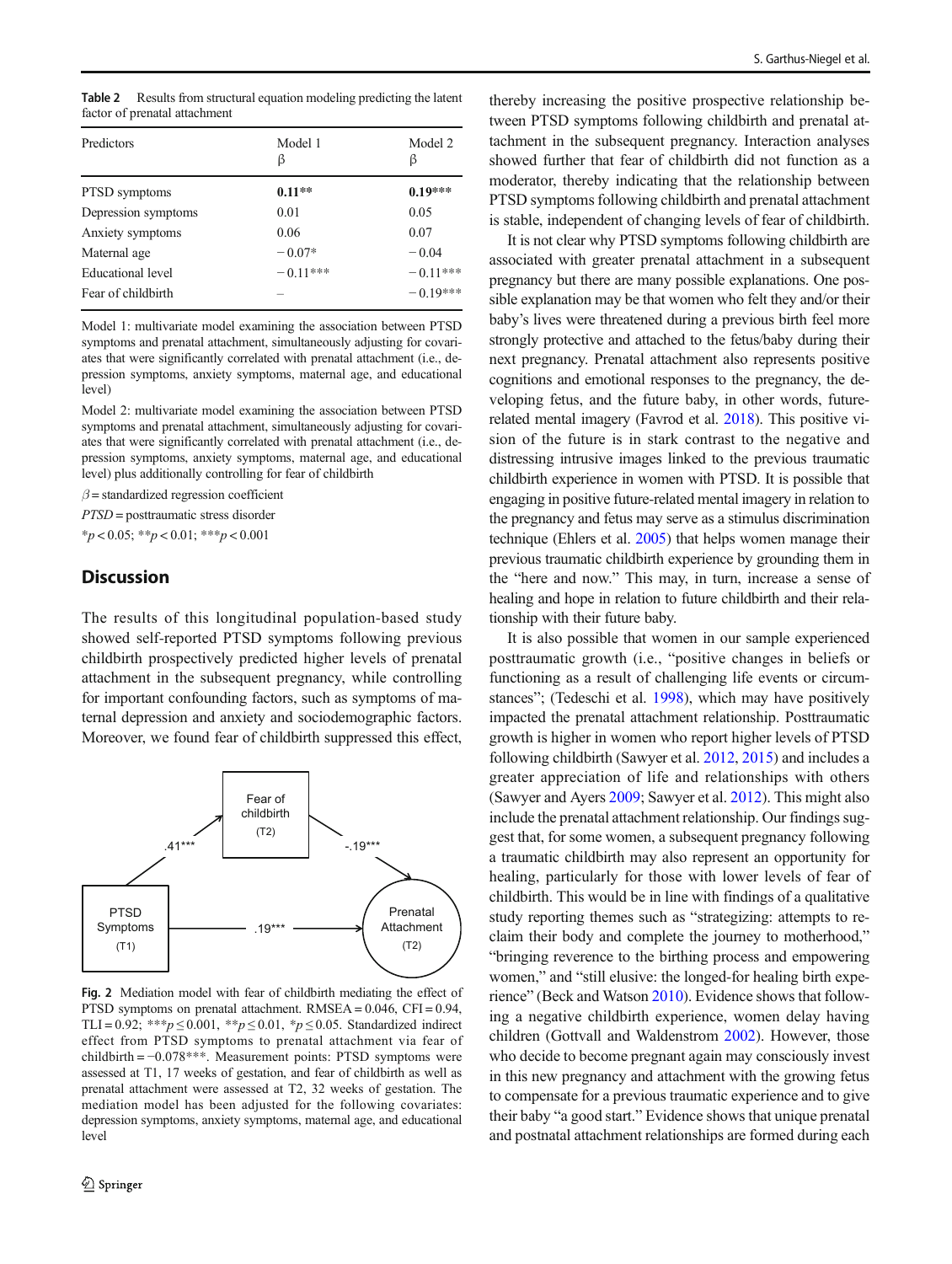pregnancy (Brandon et al. [2009\)](#page-7-0). Investing in the prenatal attachment during this new pregnancy may help compensate for the traumatic birth experience and possible attachment difficulties the mother may have experienced with her previous child resulting from the traumatic childbirth experience (Cook et al. [2017](#page-7-0)).

Further, the suppressor effect of fear of childbirth may indicate yet another pathway as to how PTSD symptoms following childbirth are related to prenatal attachment. Mediation analyses in fact showed that PTSD symptoms following childbirth had an indirect negative effect on prenatal attachment, because PTSD symptoms following childbirth were substantially related to higher levels of fear of childbirth, which in turn were negatively related to prenatal attachment. Findings from the mediation analyses thus indicate that aspects of PTSD symptoms following childbirth may lead to lower degrees of prenatal attachment through indirect paths, even though PTSD symptoms following childbirth are overall positively related to prenatal attachment. The negative association may partly be explained by the fact that the focus of the fear revolves not only around different aspects of the birth process, such as fear of experiencing intolerable pain, fear of not being accompanied adequately by competent professionals, or concerns about one's body failing, but also around concerns about the unborn infant (Garthus-Niegel et al. [2011](#page-7-0); Preis et al. [2018](#page-8-0); Sjogren [1997\)](#page-8-0). It is possible that these concerns regarding the unborn infant may interfere with developing a prenatal attachment relationship, particularly in women following traumatic childbirth who are prone to have higher symptoms of fear of childbirth in the subsequent pregnancy (Storksen et al. [2013\)](#page-8-0).

One limitation of our study is our relatively homogeneous, Norwegian-speaking, mainly Caucasian sample. Also, compared to the general population of women giving birth in Norway, participants in the Akershus Birth Cohort Study were older, more often first-time mothers, and less likely to smoke or to be single than non-participants. The prevalence of elective cesarean section was slightly lower compared to national data from the Medical Birth Registry (Statistics Norway [2017\)](#page-8-0). Nevertheless, it is important to bear in mind that selection bias does not necessarily influence the results when associations between variables are investigated (Nilsen et al. [2009](#page-8-0)). Moreover, there was somewhat selective attrition during the longitudinal course of the study, as demonstrated by attrition analyses. However, analyses were performed with missing data routines that have been recommended in the methodological literature in order to accommodate such longitudinal selectivity (Schafer and Graham [2002\)](#page-8-0). Our sample may also suffer from a survivorship bias, i.e., women who coped relatively well following their traumatic childbirth, as women with severe PTSD symptoms may have chosen not to have another baby.

Further, measurement issues need to be considered. We employed the Prenatal Attachment Inventory, for which a previous study published after the conception of the current study identified a three-factor solution. However, our short version showed a good fit in the confirmatory factor analysis, thus indicating a reliable measure of prenatal attachment. The level of current PTSD symptoms in our sample was relatively low. It is possible that a sample exhibiting higher PTSD symptoms may have reported more negative effects on their prenatal attachment (Bosquet Enlow et al. [2014\)](#page-7-0). Moreover, our measure of PTSD provides limited information about whether the trauma was associated to threats to the baby or the mother's own life. It is possible that the association between PTSD symptoms and prenatal attachment may differ depending on the nature of the threat and whether the baby was associated with the trauma or not. Moreover, although the W-DEQ is a standard and validated questionnaire for the assessment of fear of childbirth, it does not measure the extent of interference of functioning in the woman's daily life, even though such interference has previously been highlighted as an important characteristic of fear of childbirth (Ryding et al. [2007\)](#page-8-0). Also, while the independent variable (i.e., PTSD symptoms following childbirth) was assessed before the mediator (i.e., fear of childbirth), a limitation of our study is that the mediator and the outcome variable (i.e., prenatal attachment) were assessed concurrently. Hence, the study design does not provide conclusive information about the temporal order of the two variables.

Finally, we cannot exclude that participants received treatment following their previous traumatic childbirth. It is possible that those with elevated PTSD symptoms received some form of treatment or are currently in treatment. Therefore, it would be important to test that the positive association between PTSD and prenatal attachment still holds when controlling for treatment status. Nevertheless, the likelihood of study participants having received treatment for PTSD following childbirth is rather small, given the short interval between the two assessment points and the fact that birth trauma is usually undetected and women do not receive timely and adequate treatment (Ayers et al. [2018\)](#page-7-0).

Our results have important clinical implications, as they suggest that a subsequent pregnancy following a traumatic childbirth experience may for some women represent an opportunity for greater prenatal attachment in a subsequent pregnancy. This represents a positive message for women in this situation who hesitate to embark on another pregnancy, and may give them much needed hope. Future studies are needed to investigate whether PTSD following childbirth is not only related to prenatal attachment but also influences the motherchild attachment.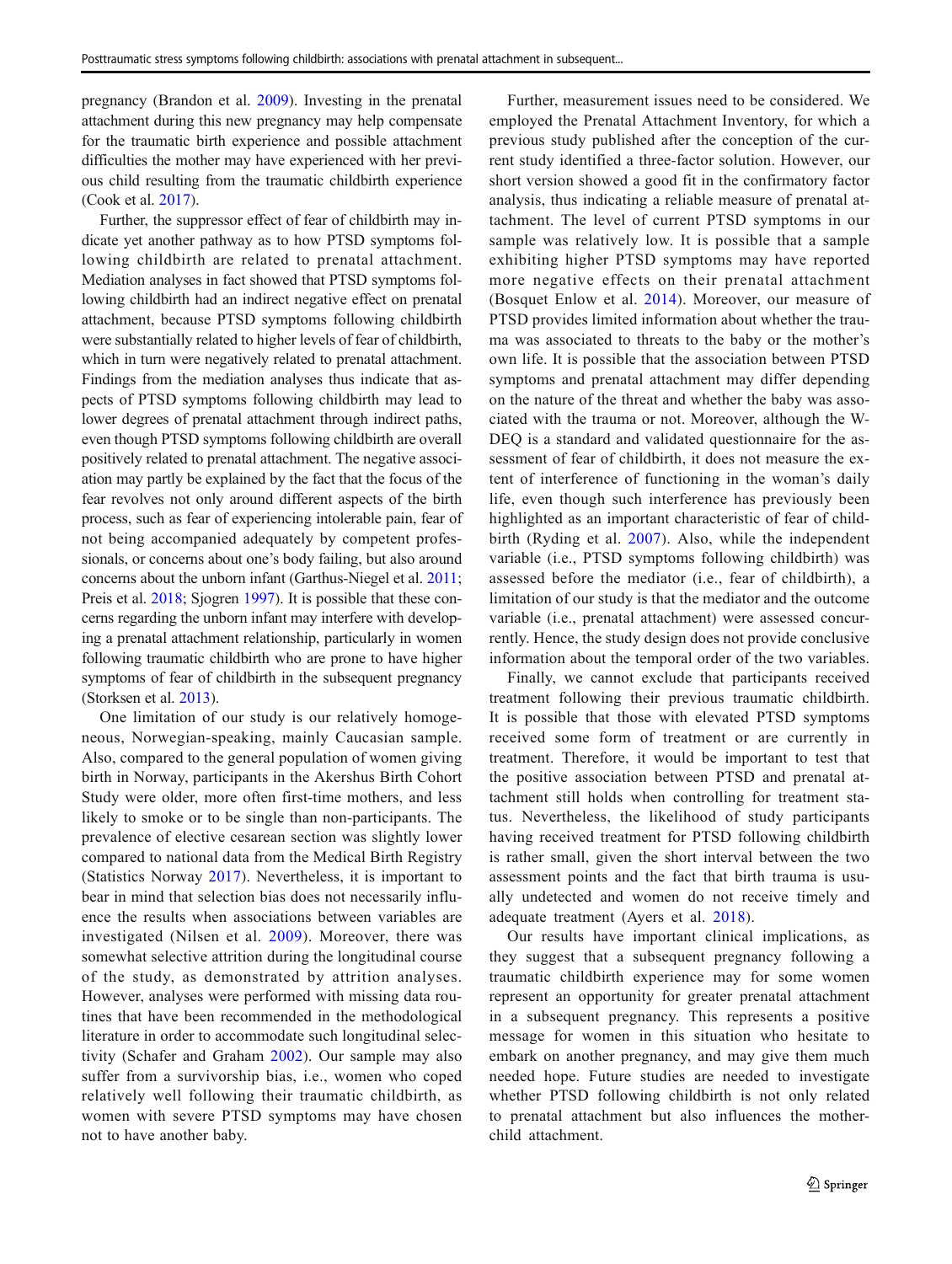## <span id="page-7-0"></span>Conclusions

This study found a prospective positive relationship between PTSD symptoms following previous childbirth and prenatal attachment in the subsequent pregnancy, while controlling for important confounding factors. In the mediation model, with fear of childbirth as mediating variable, a significant suppressor effect was found, increasing the positive prospective relationship between PTSD symptoms following childbirth and prenatal attachment in the subsequent pregnancy. Our findings may suggest that a subsequent pregnancy following a traumatic childbirth may, for some women, also represent an opportunity for good prenatal attachment.

Contributors'statements SGN and AH contributed to the conception and design of the study; AH did the literature search; SGN performed the statistical analysis; SGN and AH wrote the first draft of the manuscript; TvS contributed with his statistical expertise and his expertise in the research field; SA, SMH, and FD contributed with their expertise in the research field; MEG designed the data collection instruments, coordinated, and supervised data collection. All authors contributed to manuscript revision, read, and approved the submitted version.

Funding information Supported by the Norwegian Research Council (project no. 191098), and a project grant from the Swiss National Science Foundation (grant number 32003B\_172982/1 [to AH]).

## Compliance with ethical standards

Conflict of interest The authors declare that they have no conflict of **interest** 

Informed consent Informed consent was obtained from all individual participants included in the study.

# **References**

- Alhusen JL, Gross D, Hayat MJ, Rose L, Sharps P (2012a) The role of mental health on maternal-fetal attachment in low-income women. J Obstet Gynecol Neonatal Nurs 41:E71–E81. [https://doi.org/10.](https://doi.org/10.1111/j.1552-6909.2012.01385.x) [1111/j.1552-6909.2012.01385.x](https://doi.org/10.1111/j.1552-6909.2012.01385.x)
- Alhusen JL, Gross D, Hayat MJ, Woods AB, Sharps PW (2012b) The influence of maternal–fetal attachment and health practices on neonatal outcomes in low-income, urban women. Res Nurs Health 35: 112–120. <https://doi.org/10.1002/nur.21464>
- American Psychiatric Association (APA) (2013) Diagnostic and statistical manual of mental disorders: DSM-V. American Psychiatric Association, Washington, DC
- Ayers S, Wright DB, Thornton A (2018) Development of a measure of postpartum ptsd: the City Birth Trauma Scale 9 [https://doi.org/10.](https://doi.org/10.3389/fpsyt.2018.00409) [3389/fpsyt.2018.00409](https://doi.org/10.3389/fpsyt.2018.00409)
- Beck CT, Watson S (2010) Subsequent childbirth after a previous traumatic birth. Nurs Res 59:241–249
- Bollen KA (1989) Structural equations with latent variables. Wiley, New York
- Bosquet Enlow M, Egeland B, Carlson E, Blood E, Wright RJ (2014) Mother-infant attachment and the intergenerational transmission of posttraumatic stress disorder. Dev Psychopathol 26:41–65. [https://](https://doi.org/10.1017/s0954579413000515) [doi.org/10.1017/s0954579413000515](https://doi.org/10.1017/s0954579413000515)
- Bowlby J (2005) A secure base. Clinical applications of attachment theory, 2nd edn. Routledge Classics, New York
- Brandon AR, Pitts S, Denton WH, Stringer CA, Evans HM (2009) A history of the theory of prenatal attachment. Journal of Prenatal & Perinatal Psychology & Health 23:201–222
- Brodén M (2007) Graviditetens Muligheter, 2nd edn. Akademisk Forlag, Copenhagen
- Cannella BL (2005) Maternal–fetal attachment: an integrative review. J Adv Nurs 50:60–68. [https://doi.org/10.1111/j.1365-2648.2004.](https://doi.org/10.1111/j.1365-2648.2004.03349.x) 03349 x
- Cook N, Ayers S, Horsch A (2017) Maternal posttraumatic stress disorder during the perinatal period and child outcomes: a systematic review. J Affect Disord 225:18–31. [https://doi.org/10.1016/j.jad.2017.07.](https://doi.org/10.1016/j.jad.2017.07.045) [045](https://doi.org/10.1016/j.jad.2017.07.045)
- Cox JL, Holden JM, Sagovsky R (1987) Detection of postnatal depression. Development of the 10-item Edinburgh postnatal depression scale. Br J Psychiatry J Ment Sci 150. [https://doi.org/10.1192/bjp.](https://doi.org/10.1192/bjp.150.6.782) [150.6.782](https://doi.org/10.1192/bjp.150.6.782)
- Cranley MS (1981) Development of a tool for the measurement of maternal attachment during pregnancy. Nurs Res 30:281–284
- Davies J, Slade P, Wright I, Stewart P (2008) Posttraumatic stress symptoms following childbirth and mothers' perceptions of their infants. Infant Ment. Health J 29:537–554
- Eberhard-Gran M, Eskild A, Tambs K, Schei B, Opjordsmoen S (2001) The Edinburgh Postnatal Depression Scale: validation in a Norwegian community sample. Nord J Psychiatry 55:113–117
- Ehlers A, Clark DM, Hackmann A, McManus F, Fennell M (2005) Cognitive therapy for post-traumatic stress disorder: development and evaluation. Behav Res Ther 43:413–431
- Favrod C, Holmes EA, Vial Y, Morisod Harari M, Horsch A (2018) Spontaneous childbirth-related mental images among pregnant women: a mixed-method study. J Reprod Infant Psychol 36:393– 405. <https://doi.org/10.1080/02646838.2018.1472749>
- Figueiredo B, Costa R, Pacheco A, Pais ÁJM, Journal CH (2009) Mother-to-infant emotional involvement at birth. 13:539–549. <https://doi.org/10.1007/s10995-008-0312-x>
- Garthus-Niegel S, Størksen HT, Torgersen L, Von Soest T, Eberhard-Gran M (2011) The Wijma Delivery Expectancy/Experience Questionnaire – a factor analytic study. J Psychosom Obstet Gynecol 32:160–163. [https://doi.org/10.3109/0167482X.2011.](https://doi.org/10.3109/0167482X.2011.573110) [573110](https://doi.org/10.3109/0167482X.2011.573110)
- Garthus-Niegel S, von Soest T, Vollrath M, Eberhard-Gran M (2013) The impact of subjective birth experiences on post-traumatic stress symptoms: a longitudinal study Archives of Women's Mental Health:1–10
- Garthus-Niegel S, Knoph C, von Soest T, Nielsen CS, Eberhard-Gran M (2014a) The role of labor pain and overall birth experience in the development of posttraumatic stress symptoms: a longitudinal cohort study. Birth 41:108–115. <https://doi.org/10.1111/birt.12093>
- Garthus-Niegel S, von Soest T, Knoph C, Simonsen TB, Torgersen L, Eberhard-Gran M (2014b) The influence of women's preferences and actual mode of delivery on post-traumatic stress symptoms following childbirth: a population-based, longitudinal study. BMC Pregnancy Childbirth 14:191. [https://doi.org/10.1186/1471-2393-](https://doi.org/10.1186/1471-2393-14-191) [14-191](https://doi.org/10.1186/1471-2393-14-191)
- Garthus-Niegel S, Ayers S, von Soest T, Torgersen L, Eberhard-Gran M (2015) Maintaining factors of posttraumatic stress symptoms following childbirth: a population-based, two-year follow-up study. J Affect Disord 172:146–152. [https://doi.org/10.1016/j.jad.2014.10.](https://doi.org/10.1016/j.jad.2014.10.003) [003](https://doi.org/10.1016/j.jad.2014.10.003)